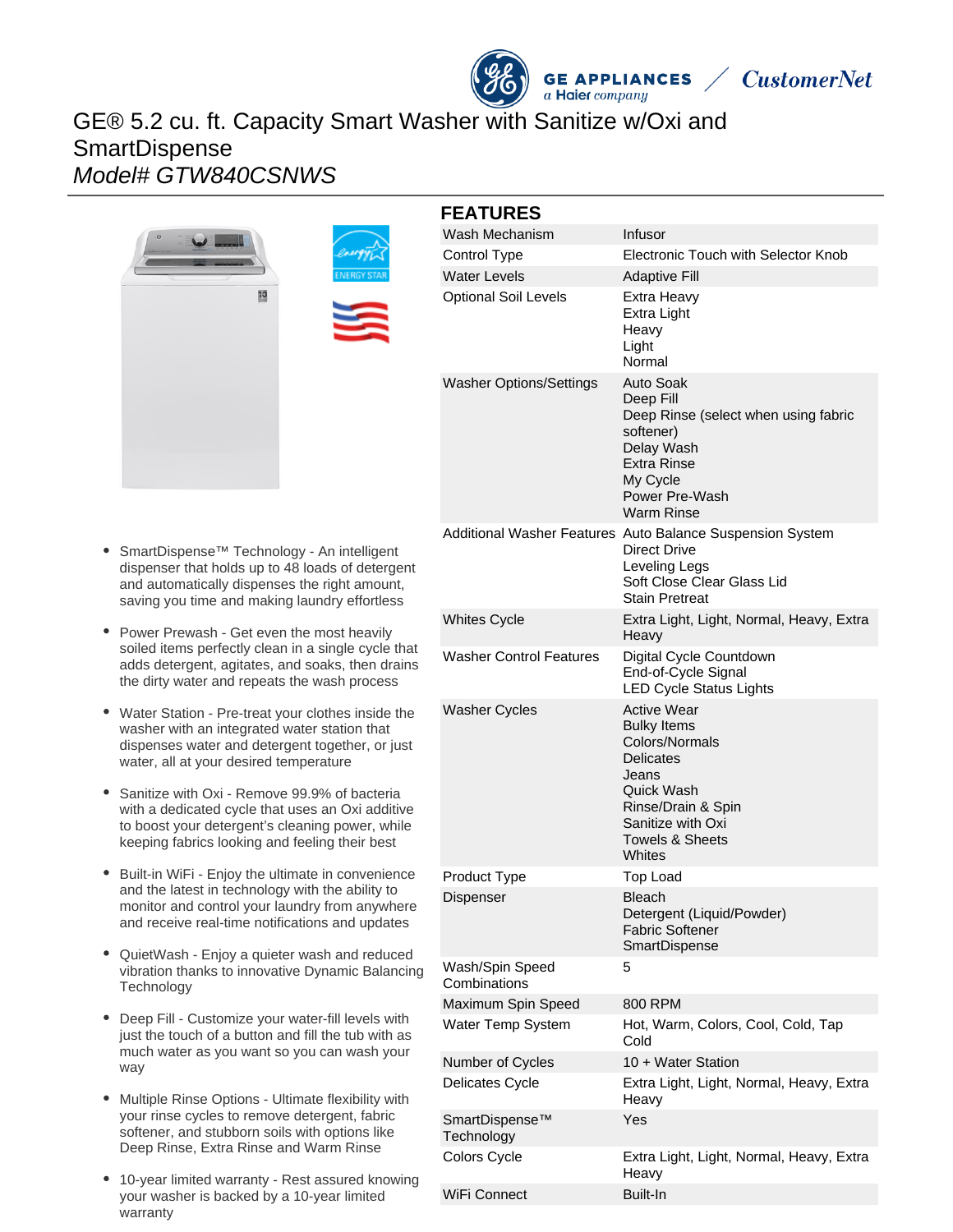- Auto Soak Loosens stains by soaking for up to 2 hours
- Speed Wash Provides a quick wash for lightly soiled items that are needed in a hurry
- Digital Touch Controls Quickly and easily adjust your settings to do laundry your way using these sleek controls

Have more questions? Please contact 1-800-626-2000

|  |                               | Wash/Rinse Temperatures 6 + Automatic Temperature Control     |
|--|-------------------------------|---------------------------------------------------------------|
|  | <b>Connected Capabilities</b> | Amazon Alexa<br><b>IFTTT</b><br>Sonos<br>The Google Assistant |
|  | Style                         | Top-Load High-Efficiency                                      |